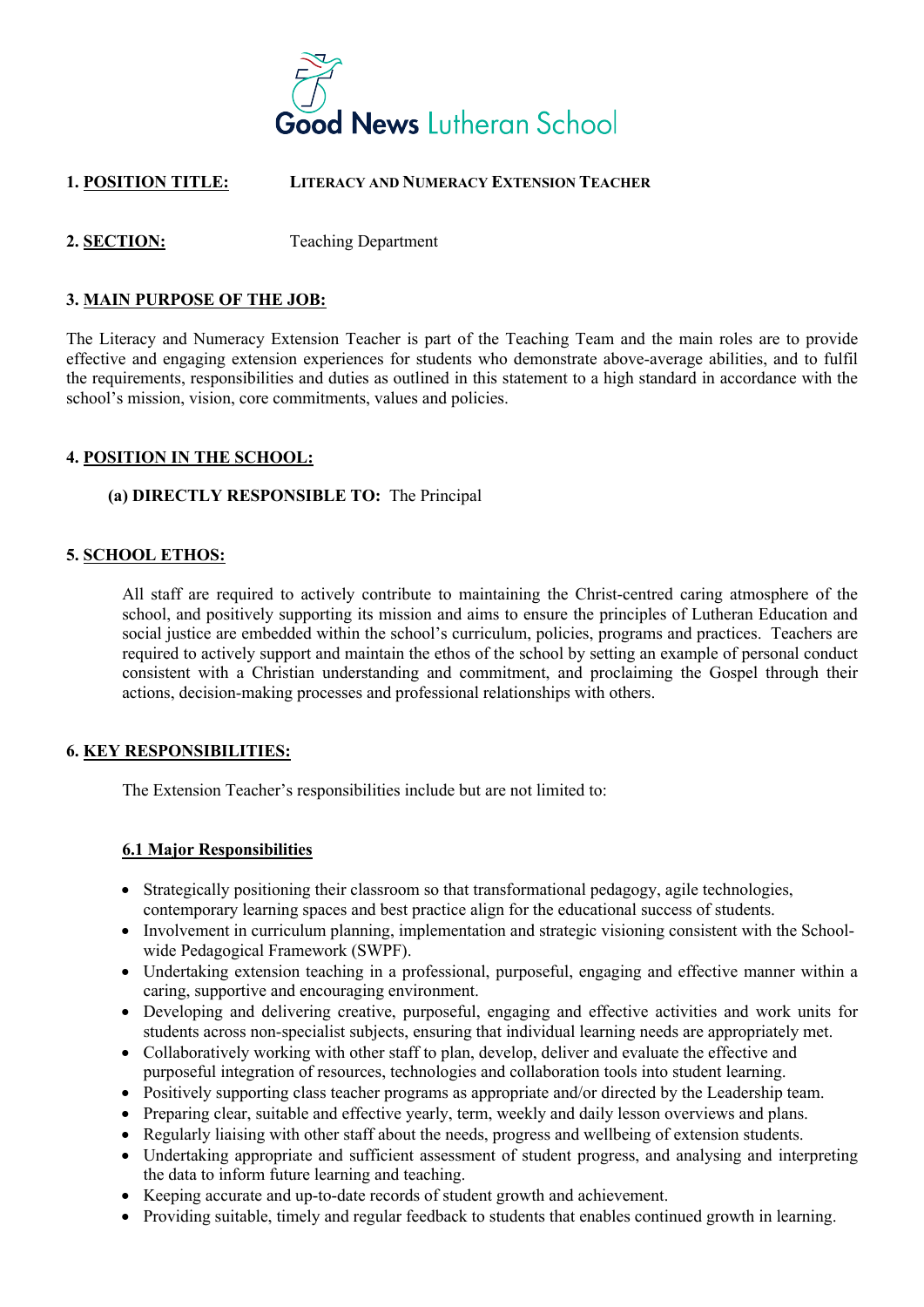- Providing clear and regular feedback and reports to parents about their child's learning and developmental progress.
- Providing clear guidance to parents about how their child's learning will be supported.
- Positively and willingly assisting with special events, excursions, incursions, camps and competitions as appropriate.
- Purposefully integrating ICTs, assistive technologies, thinking skills and a growth mindset into the curriculum.
- Providing input to EAPs and IEPs for verified students, as well as ISPs for students with significant but undiagnosed / unverified learning needs and challenges.
- Being a reflective practitioner who proactively identifies areas of challenge and actively works towards improvement.
- Being an advocate for students with extension requirements.

## **6.2 General Tasks and Duties:**

- (a) Positively promoting learning progress and best efforts for all students.
- (b) Providing appropriate pastoral care for, and develop positive, appropriate and professional relationships with, all students, staff, families and visitors.
- (c) Setting and maintaining clear, high expectations for students in behaviour, attitude, the use of school resources, and community collaboration, cooperation and service.
- (d) Being a positively contributing team member within the school community, with other staff and during school-related activities.
- (e) Attending and participating in devotions, worship, meetings, professional development and school activities as required and appropriate for the role and position within the school.
- (f) Carrying out student supervision duties diligently and proactively to ensure the safety and wellbeing of everyone.
- (g) Being an educational partner with parents, demonstrating a commitment to positive relationships.
- (h) Maintaining a neat, professional standard of dress, personal appearance and hygiene consistent with the Staff Code of Conduct and Staff Dress Code.
- (i) Adhering to all School policies, procedures and expectations.
- (j) Maintaining integrity and honesty in all aspects of work, as well as appropriate levels of confidentiality.
- (k) Assisting with the positive promotion and advancement of the school and its atmosphere, acting positively and professionally in accordance with its ethos, mission, vision, values and goals at all times, including any online presence.
- (l) Undertaking other tasks as reasonably directed by the Principal or their delegate from time-to-time.

## **6.3 Occupational Health and Safety:**

Take all reasonable care to protect your own health and safety as well as that of other persons in the school, complying with all School occupational health and safety policies and instructions.

## **7**. **SKILLS and QUALIFICATIONS:**

The Literacy and Numeracy Extension Teacher is required to:

- (a) Possess a suitable teaching qualification.
- (b) Preferably have or be working towards special qualifications / training / experience in learning extension.
- (c) Maintain current registration with the Queensland College of Teachers.
- (d) Maintain a current Senior First Aid and CPR certificate.
- (e) Have Lutheran Education Australia Accreditation as a Teacher (or be willing to work towards achieving within the required timeframes).
- (f) Have a solid understanding of best practice in contemporary learning and teaching.
- (g) Have excellent interpersonal and communication skills.
- (h) Have excellent organisation and time-management skills.